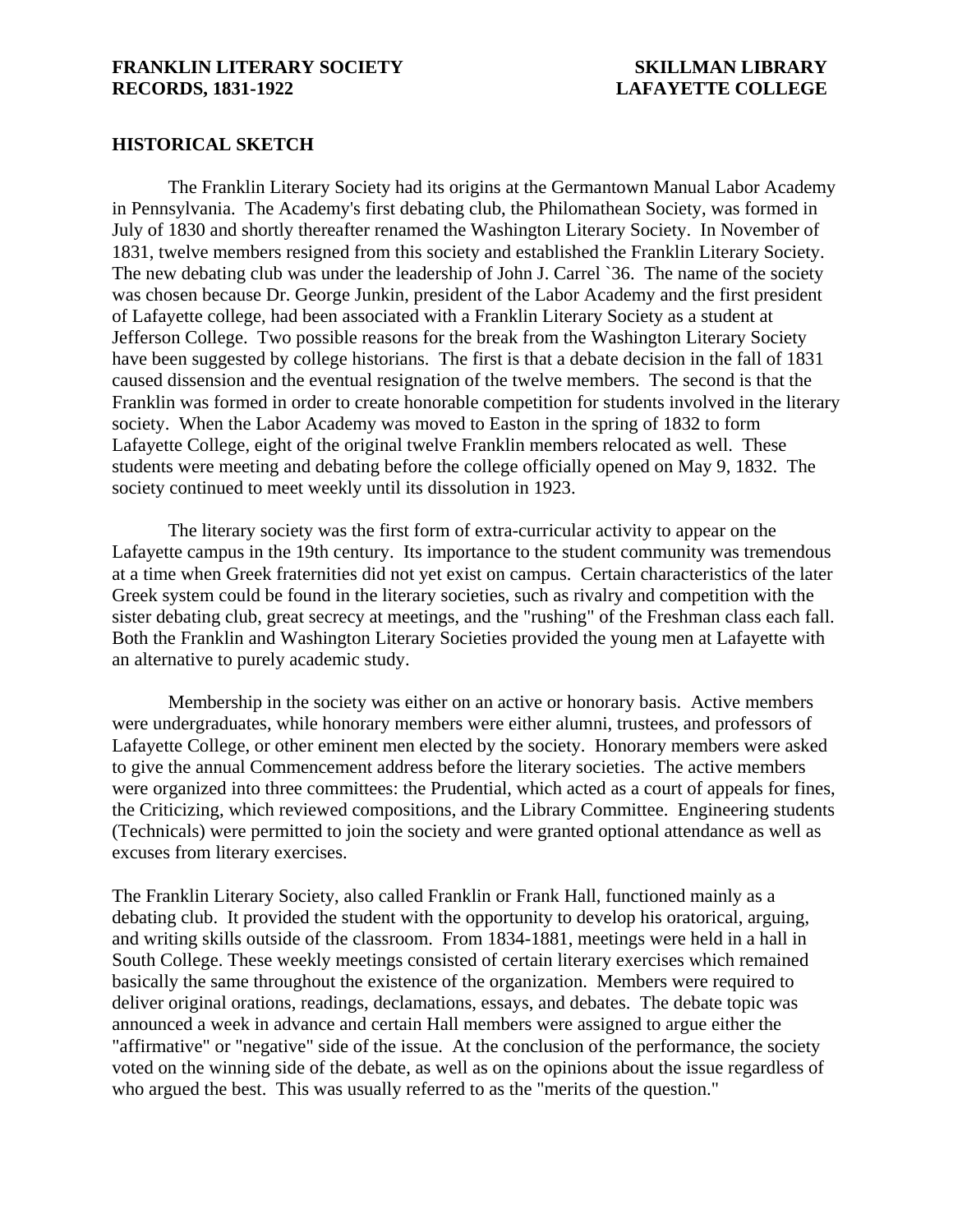Functions of the society were not limited to those which occurred in the secrecy of the Hall. Public performances were frequent throughout the 19th century, where members recited essays and debated before the citizens of Easton. The Junior Oratorical contest was an annual event between the Franklin and Washington Literary Societies. This public debate was traditionally judged by the audience. Joint meetings between the two societies occurred more frequently by the turn of the century. These meetings included activities such as mock trials and a mock Republican Convention in May of 1908.

The literary society at Lafayette did not function merely as an extra-curricular activity for the student body; it also provided the college with the only library facilities it had for many years. The acquisition of books was based upon donations of students, alumni, and honorary members. A librarian was elected from the society and paid a minimal fee from the treasury for his services. Books were housed in the society library in Pardee. After the 1879 Pardee Hall fire, both literary societies were provided with new quarters in the West Wing, which were dedicated in May 1881. Franklin Hall continued to house its collection in this library until its dissolution in 1923. Approximately 2,000 volumes were given to Van Wickle Library at this time, including most of the records which are presently available in this collection.

The eventual dissolution of the literary society on campus appears to be related to the growth and popularity of the Greek system. Student involvement in "secret" organizations shifted from the debating society to the fraternity. The Lafayette student became more interested in an organization which emphasized social activities over intellectual pursuits. The records of the Franklin Literary Society reflect these changes in the concerns of the student. By the end of the 19th century, greater emphasis is placed upon social functions than literary exercises. Debates no longer occurred at every meeting and members appeared more interested in organizing dances and socials. Eventually attendance became a problem. In 1919, pressures from the college forced the two literary societies to call a special meeting to discuss a merger. The college felt that one of the Halls should be surrendered to provide badly-needed classroom space. The decision was postponed until 1921, when faculty members expressed their desire to see the societies merged as an honorary society. By 1923, all efforts to renew interest in the literary society ceased and Franklin Hall became defunct.

### **SCOPE AND CONTENT NOTE**

The Franklin Literary Society Records, 1831-1922 (6 linear feet), document the history of this debating club at Lafayette College. Materials span the life of the society from its establishment to its dissolution. Most of the records are in bound volumes, which are arranged by type--minutes, books of exercises, constitution and by-laws, early records, financial records, library records, roll books, and visitor's registers. Miscellaneous and unbound materials are located at the end of the collection.

The most note-worthy volumes in the collection are the minute books, constitution and by-laws, and early records. The minute books provide a comprehensive account of the business of the society throughout its existence. The constitution and by-laws outline the organization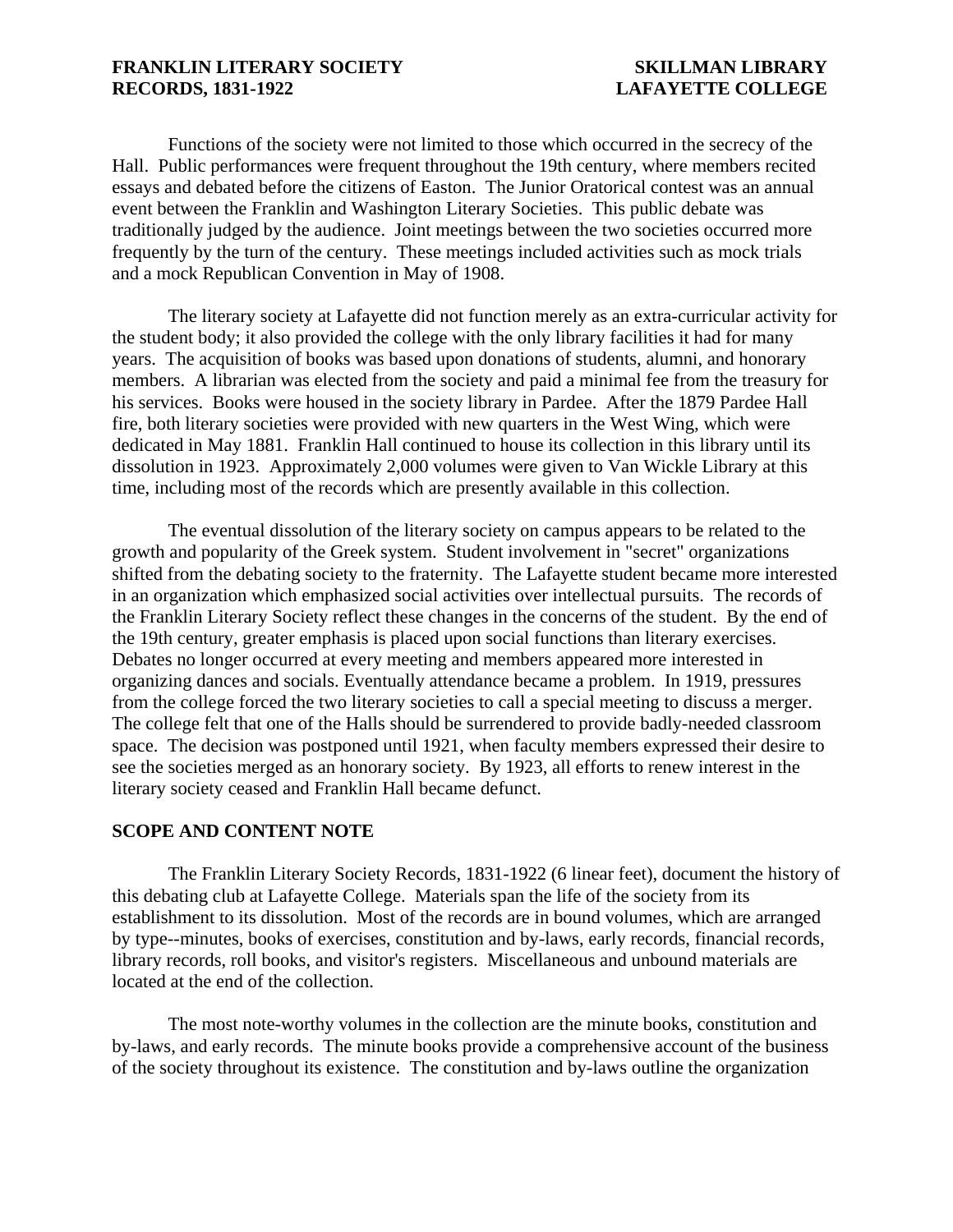and regulations of the society. The volume of early records contains several valuable letters of prominent honorary members.

An index and appendices to the collection are located at the end of the description. Appendices provide listings of Franklin Literary Society debate topics and publications.

# **ARRANGEMENT**

- Box 1-9 Minute Books: 1831-1922
	- 10 Books of Exercises: 1877-1896
	- 11-12 Constitution and By-laws: ca. 1832-1908
	- 13 Early Records: 1831-1906(?)
	- 14-15 Financial Records: 1844-1910
	- 17-20 Library Records: 1846-1902
	- 21 Roll Book: 1870-1914
	- 22 Visitor's Register: 1858-1919
	- 23-25 Miscellaneous Records
	- 26 Gavels
	- 27 Diplomas (located in oversized section)

# **DESCRIPTIVE INVENTORY**

### **Minutes: 1831-1922**

The minute books contain entries which document the weekly meetings of the Franklin Literary Society. The first meeting of the society at the Manual Labor Academy in Germantown, Pennsylvania, on November 23, 1831, is the earliest entry recorded. The final meeting on March 27, 1922, appears in the minutes as well. The earliest minutes, those of November 1831 - June 1832 and December 1832 - August 1835, can be found in the "Early Records of the Franklin Literary Society" (Box 13). Minutes after August 1835 are in the bound minute books. The minutes are most complete between 1831-1849 and 1853-1915. During the period of 1850-1852 membership dropped dramatically and the society ceased to meet regularly. After 1915, students generally lost interest in the college debating societies and became involved with other extracurricular activities.

The format of the minute entry remained basically the same throughout the existence of the Franklin Literary Society. The minutes mainly reflect the order of business for each meeting, without offering much insight on the actual orations, debates, and discussions. This varies over the years, with some secretaries providing a more detailed record of the business and concerns of the society. The format of most minute entries lists the exercises for the evening, such as declamations, orations, and debates, and those members responsible for each performance. Often there are references to committee business, but without great detail.

Perhaps the most valuable aspect of the minute books is the record of the weekly debate topic and decision found in each entry. The debate topics concern historical and contemporary issues, including politics, education, religion, and aspects of student life at Lafayette College.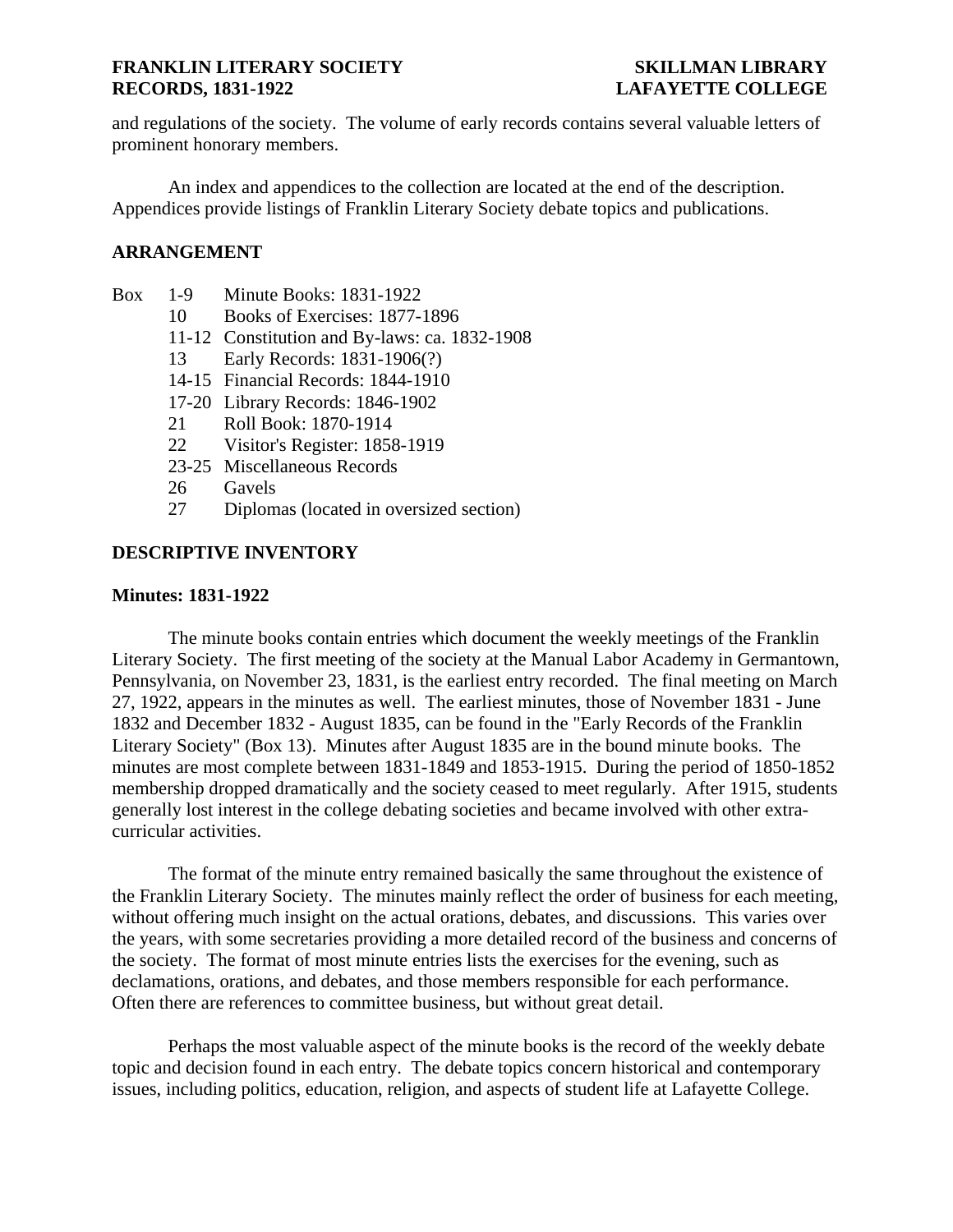The group of students who most successfully argued for the evening is noted after each debate. A vote was also taken to find the opinion of the Hall on the debate question ("merits of the question").

Box 1 contains the most noteworthy volume of the minutes, Selden J. Coffin's "Abstract of the Minutes of the Franklin Literary Society: 1831-1856." Coffin, 1858 Franklin Literary Society alumnus, faculty member, and administrator of Lafayette College, provides not only an abstract of the society's minutes in this volume but also histories of the college and the organizations which had existed on campus prior to 1856. Coffin apparently never completed his abstract, as the minutes end in 1844.

|                       | [See Box 13 for minutes from<br>Nov. 1831 - June 1832 and                                                                                                                                                                                                                                                                                                              |
|-----------------------|------------------------------------------------------------------------------------------------------------------------------------------------------------------------------------------------------------------------------------------------------------------------------------------------------------------------------------------------------------------------|
| 1839 (Nov)-1848 (Aug) | Dec. 1832 - Aug. 1835]                                                                                                                                                                                                                                                                                                                                                 |
|                       |                                                                                                                                                                                                                                                                                                                                                                        |
| 1854 (May)-1859 (Mar) |                                                                                                                                                                                                                                                                                                                                                                        |
|                       |                                                                                                                                                                                                                                                                                                                                                                        |
|                       |                                                                                                                                                                                                                                                                                                                                                                        |
|                       |                                                                                                                                                                                                                                                                                                                                                                        |
|                       |                                                                                                                                                                                                                                                                                                                                                                        |
|                       |                                                                                                                                                                                                                                                                                                                                                                        |
|                       |                                                                                                                                                                                                                                                                                                                                                                        |
|                       |                                                                                                                                                                                                                                                                                                                                                                        |
|                       | Minute Book: 1831-1856 (Abstract)<br>1835-1839<br>Minute Book: 1848 (Aug)-1854 (May)<br>Minute Book: $1859$ (April)-1867 (July)<br>Minute Book: 1867 (July)-1873 (May)<br>Minute Book: 1873 (May)-1881 (Sept)<br>Minute Book: 1881 (Sept)-1890 (Feb)<br>Minute Book: 1890 (Feb)-1900 (Oct)<br>Minute Book: 1900 (Nov)-1917 (Nov)<br>Minute Book: 1917 (Dec)-1922 (Mar) |

# **Books of Exercises: 1877-1896**

The Book of Exercises was kept by the Critic, who was responsible for maintaining a record of the performances each week. Performances vary over the years and include such exercises as declamations, essays, orations, addresses, readings, and debates. After recording the performances for the evening and those members responsible for each, the debate topic is stated. This is followed by a listing of students on the "affirmative" or "negative" side of the debate.

The information recorded in the Books of Exercises can also be found in the minute books. The Books of Exercises are most valuable as a summary of debate topics and literary exercises for the period of 1877-1896. The records of December 1885 to May 1886 have been lost.

| Box 10 | <b>Book of Exercises:</b> | 1877 (Sept)-1885 (Nov) |
|--------|---------------------------|------------------------|
|        |                           | 1886 (June)-1892 (Oct) |
|        |                           | 1892 (Oct)-1896 (Nov)  |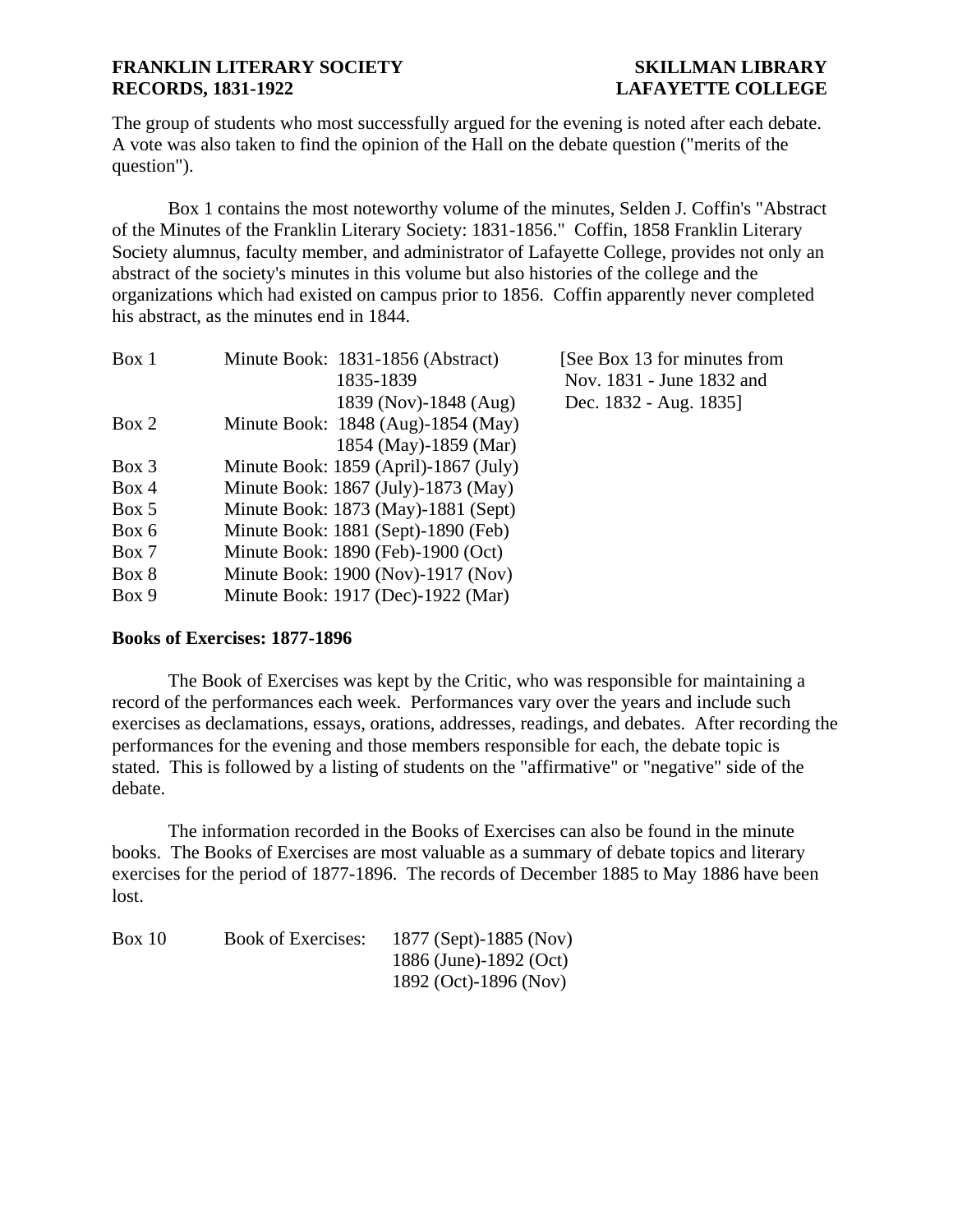## **Constitution and By-laws: ca. 1832-1908**

The constitution and by-laws of the Franklin Literary Society exist in four volumes; the first three are transcribed and the fourth is printed. Articles of the constitution discuss membership, offices, committees, and duties, while the by-laws describe the exercises of the society.

Volume 1 appears to be the earliest record of the constitutions and by-laws. This volume offers a listing of the Articles of Confederation, which were drawn up by the Franklin Literary Society in conjunction with the Washington Literary Society. These articles define the mutual rights and courtesies due to each society. Other points of interest in this volume are the catalog of members (1831-1869) and the list of honorary members (1832-1858). Volume 2 is the first revision of the constitution and by-laws and contains a catalog of active members (1831-1884), a catalog of honorary members (1831-1865), and a register for the Commencement of 1895. Volume 3 appears to be a second revision and includes the guidelines of the Junior Oratorical Contest as well as a list of members (1881-1921). Six printed editions of the constitution and bylaws are bound within Volume 4 and date 1875-1908.

| Constitution and By-laws-Volume 1 |
|-----------------------------------|
| -Volume 2                         |
| Constitution and By-laws-Volume 3 |
| -Volume 4: 1875-1908              |
| -Miscellaneous (1 folder)         |
|                                   |

### **Early Records: 1831-1906(?)**

This volume functions mainly as a scrapbook, containing records of the Franklin Literary Society dating as early as 1831. Types of records include correspondence, minutes, officer reports, and clippings. A newspaper article describing the  $75<sup>th</sup>$  Anniversary of the Hall seems to be the latest record included, which indicates that the volume must have been compiled and bound after 1906.

 Items of particular interest are the letters of honorary members acknowledging their election into the Hall. Many eminent 19th century politicians are represented, such as James Buchanan, Cassius M. Clay, Thaddeus Stevens, and Martin Van Buren, although several signatures have been removed from the letters. Other valuable records include early minute books (1831-1835) bound at the end of the volume and a list of honorary members of the Washington Literary Society as of 1839. This list is particularly noteworthy in that it is the only surviving record of its kind.

Box 13 Early Records: 1831-1906(?)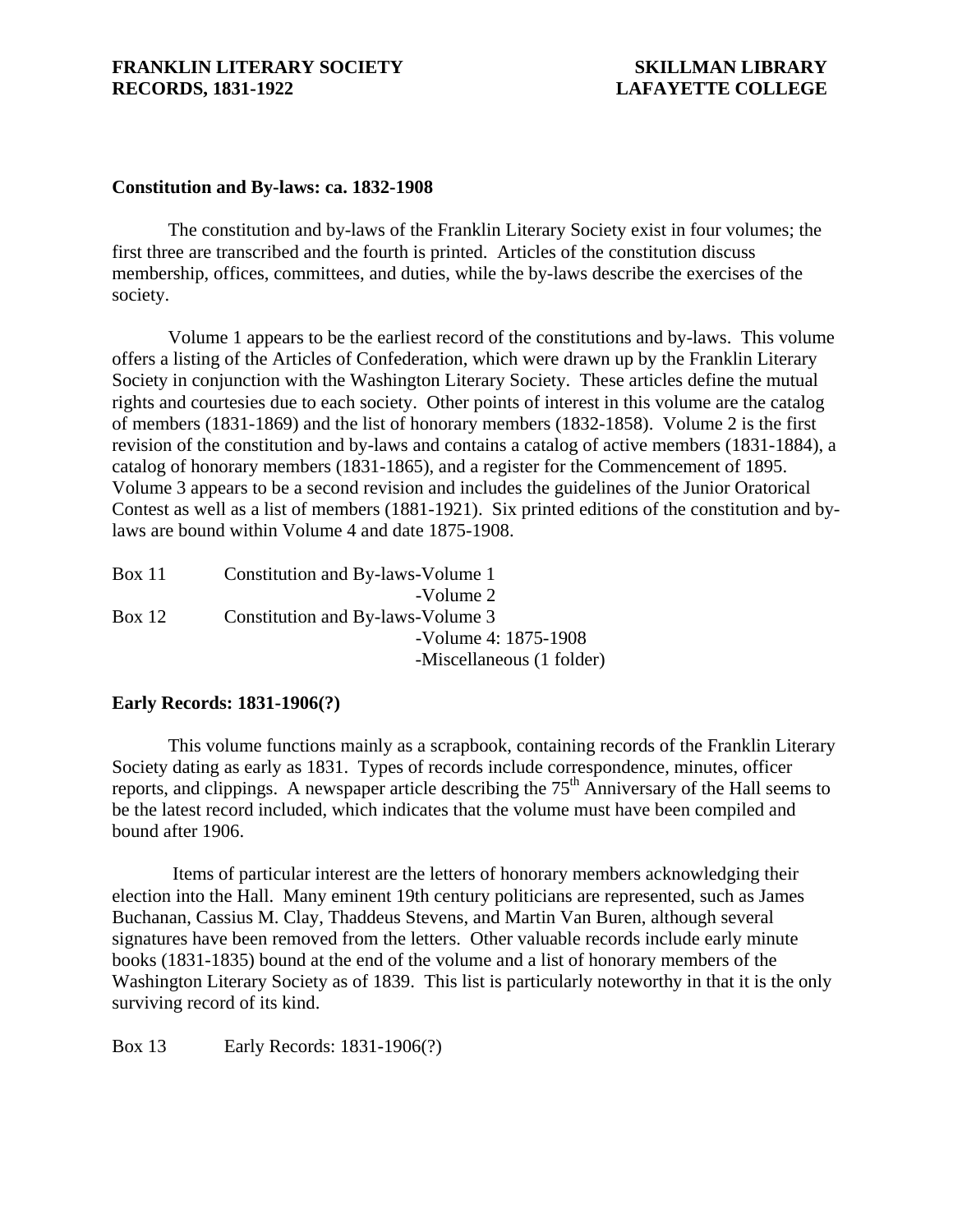## **Financial Records: 1844-1910**

The financial records include five account ledgers maintained by the Treasurer. These ledgers provide a list of all Franklin Literary Society members and the accounts of their individual fines. An index to the members and their accounts can be found at the beginning of Volumes 4 and 5. General bills and deposits of the society are recorded as well. The accounts for 1871-1884 have been lost.

| Box 14 | Financial Records-Volume 1: ca. 1840's |
|--------|----------------------------------------|
|        | -Volume 2: 1844-1847                   |
|        | -Volume 3: 1848-1858                   |
| Box 15 | Financial Records-Volume 4: 1857-1870  |
| Box 16 | Financial Records-Volume 5: 1855-1910  |

# **Library Records: 1846-1902**

The library records contain circulation data, the Laws of the Library, and catalogs of the books owned by Franklin Hall. Circulation books date 1853-1902 and provide a record of the books charged out to members at every meeting. Several of the volumes in this group contain both the "Laws of the Library" and a catalog of books. The Laws regulate the librarian's bookkeeping as well as the use of the library by members of the society. Catalogs of the books list title, donor, and value of each book received by the library.

| Box 17        | Circulation Book: 1853-1888                     |                |      |
|---------------|-------------------------------------------------|----------------|------|
|               | 1894                                            |                |      |
| <b>Box 18</b> | Circulation Book: ca. 1889-1900                 |                |      |
|               |                                                 | 1896-1897      |      |
|               |                                                 | 1900-1902      |      |
| Box 19        | Laws of the Library and Catalogue of the Books: |                | nd   |
|               |                                                 |                | 1846 |
|               |                                                 |                | 1851 |
| <b>Box 20</b> | Catalogue of the Library:                       | nd             |      |
|               |                                                 | nd             |      |
|               |                                                 | 1890           |      |
|               |                                                 | 1890 (printed) |      |

### **Roll Books: 1870-1914**

Attendance records were maintained by the Critic. Roll books prior to 1870 and after 1914 have been lost.

| Box 21 | Roll Book: | 1870 (Apr)-1880 (Sept) |
|--------|------------|------------------------|
|        |            | 1880 (Nov)-1914 (Feb)  |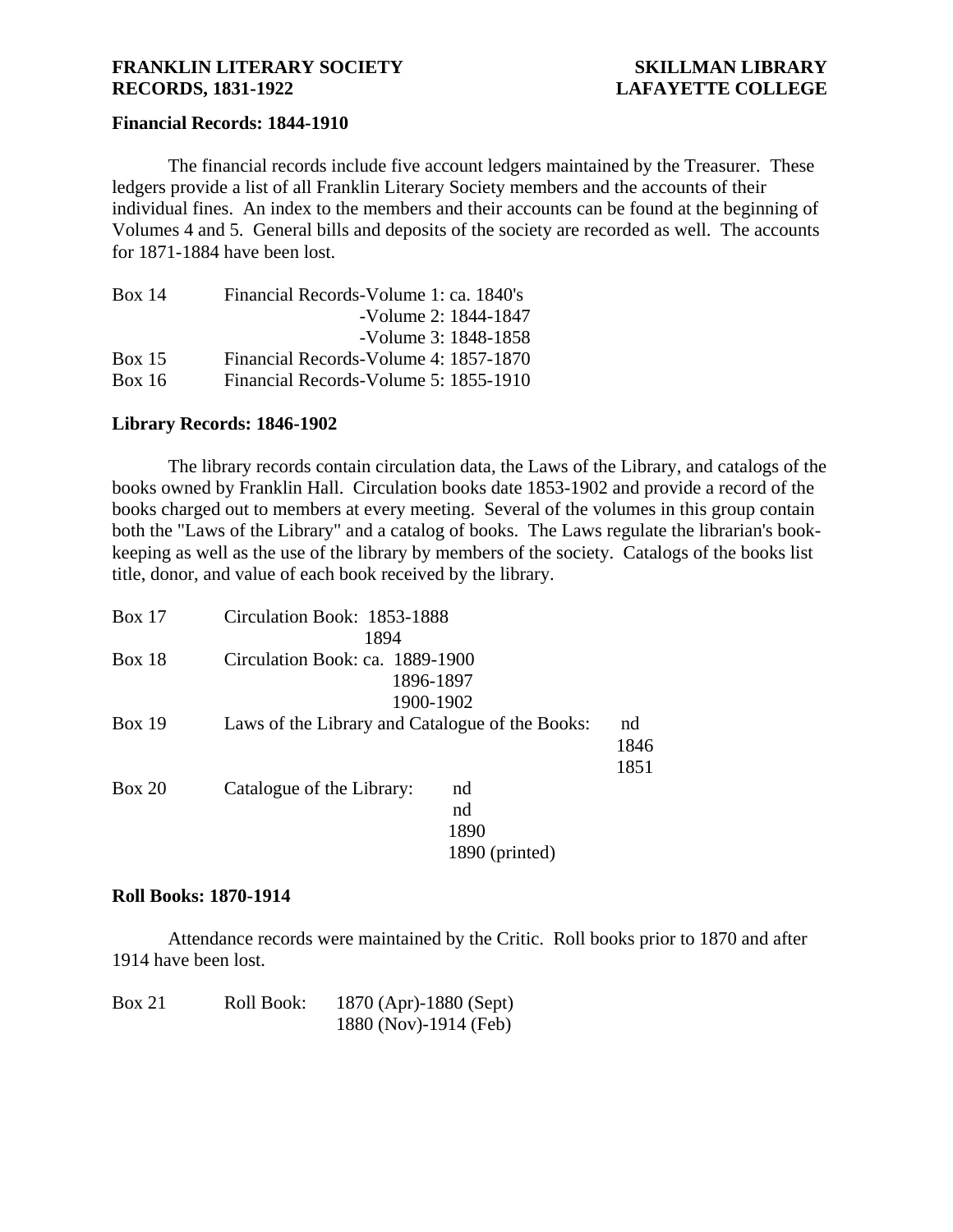# **Visitor's Register: 1858-1919**

This register records the names and residences of all visitors to Franklin Literary Society events. Names include visiting honorary members, alumni, fellow members of the Lafayette community, and young women. It is interesting to note that after the turn of the century, as the society became more of a social organization, many of the names recorded are those of visiting young women attending "Ladies' Nights" and annual dances.

Box 22 Visitor's Register: 1858-1919

## **Miscellaneous Records**

Miscellaneous records include loose and bound material mainly pertaining to the Franklin Literary Society. Some of these records have been published, such as the catalogs of members and hall dedication addresses. Other materials include two books containing lithographs and salt-print photographs of Hall members, an address given before the city of Easton called "The Reflector," various loose notes on the minutes of meetings, and memorabilia, such as the Frank Hall badge of membership.

Boxes 24-27 contain materials of both the Franklin and Washington Literary Societies. Annual Commencement addresses given before the literary societies can be found in Box 25. These addresses were generally presented by honorary members and were published by the society they were affiliated with after Commencement. A listing of these publications can be found in the Index. The gavels and diplomas of both societies are stored in Boxes 26 and 27.

| <b>Box 23</b> | Catalogue of Members: 1836 and 1862 (1 folder)                     |  |
|---------------|--------------------------------------------------------------------|--|
|               | Dedication Addresses: 1840 and 1881 (1 folder)                     |  |
|               | Essays: 1844 and 1845 (1 folder)                                   |  |
|               | Photographs of Members: 1860 and 1861                              |  |
|               | The Reflector: 1871                                                |  |
| <b>Box 24</b> | Correspondence: 1832-1895 (20 folders)                             |  |
| Box 25        | Financial (4 folders)                                              |  |
|               | Library (1 folder)                                                 |  |
|               | Memorabilia - General (1 folder)                                   |  |
|               | -Badges (1 folder)                                                 |  |
|               | -Reunions (1 folder)                                               |  |
|               | -New Men Exercises (1 folder)                                      |  |
|               | Notes and Committee Reports (2 folders)                            |  |
|               | Notes-Selden J. Coffin (1 folder)                                  |  |
|               | Publications-Addresses: 1833-1871 (15 folders)                     |  |
| <b>Box 26</b> | Gavels                                                             |  |
| <b>Box 27</b> | Diplomas (2 folders)                                               |  |
|               | 1832 letter to Marquis de Lafayette (located in oversized section) |  |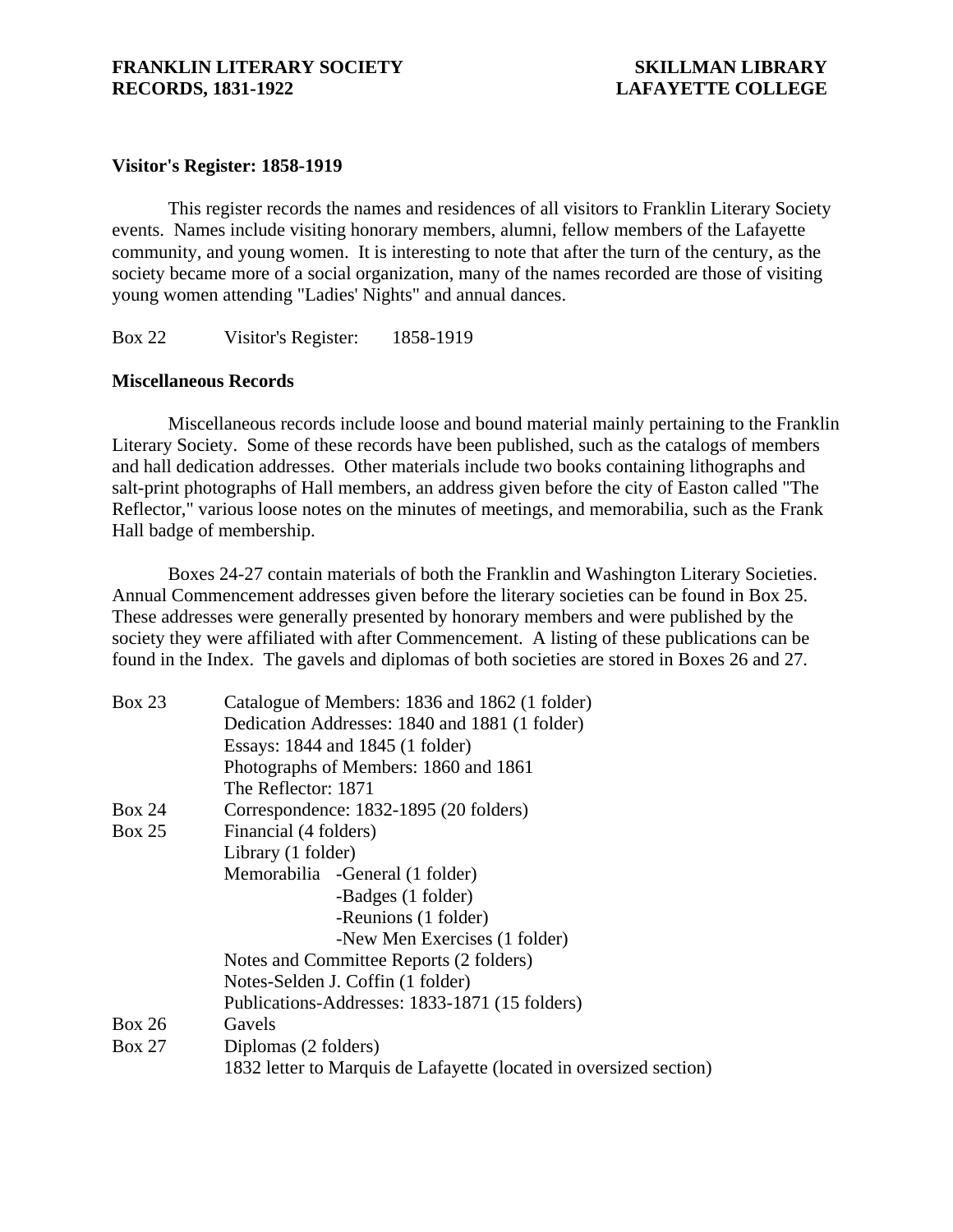## **SAMPLE DEBATE TOPICS**

The following debate topics have been selected from the Franklin Literary Society minute books dating 1831-1922:

#### November, 1831

"Should Georgia extend her laws over the Cherokee nations?" First debate.

#### ca. 1831

"Is William H. Harrison worthy to be elected President of the U.S.?" Decided in the affirmative. College historian S.J. Coffin believes this decision illustrates that the FLS as a whole had been "Whig, American, Republican - in a word anti-democratic from its founding to the present time." (1859)

### January 22, 1836

"Are males more influential in promoting virtue than females?" Decided in the negative.

# May 20, 1836

"Should the free people of colour in Pennsylvania have the right of suffrage?" Decided in the affirmative with regards to the argument, in the negative on the merits of the question.

### March 3, 1837

"Are works of fiction capable of producing good moral effects?" Decided in the negative.

### June 26, 1840

"Should divorces be granted by the legislature of any state?"

## June 4, 1841

"Was General Jackson justifiable in proclaiming Martial Law at New Orleans?"

### November 24, 1848

"Would it be of ultimate benefit to Ireland to gain its independence under present circumstances?"

### May 25, 1849 and June 11, 1852

"Should monasteries, nunneries, and the confessional be tolerated in the U.S.?" Decided in the negative.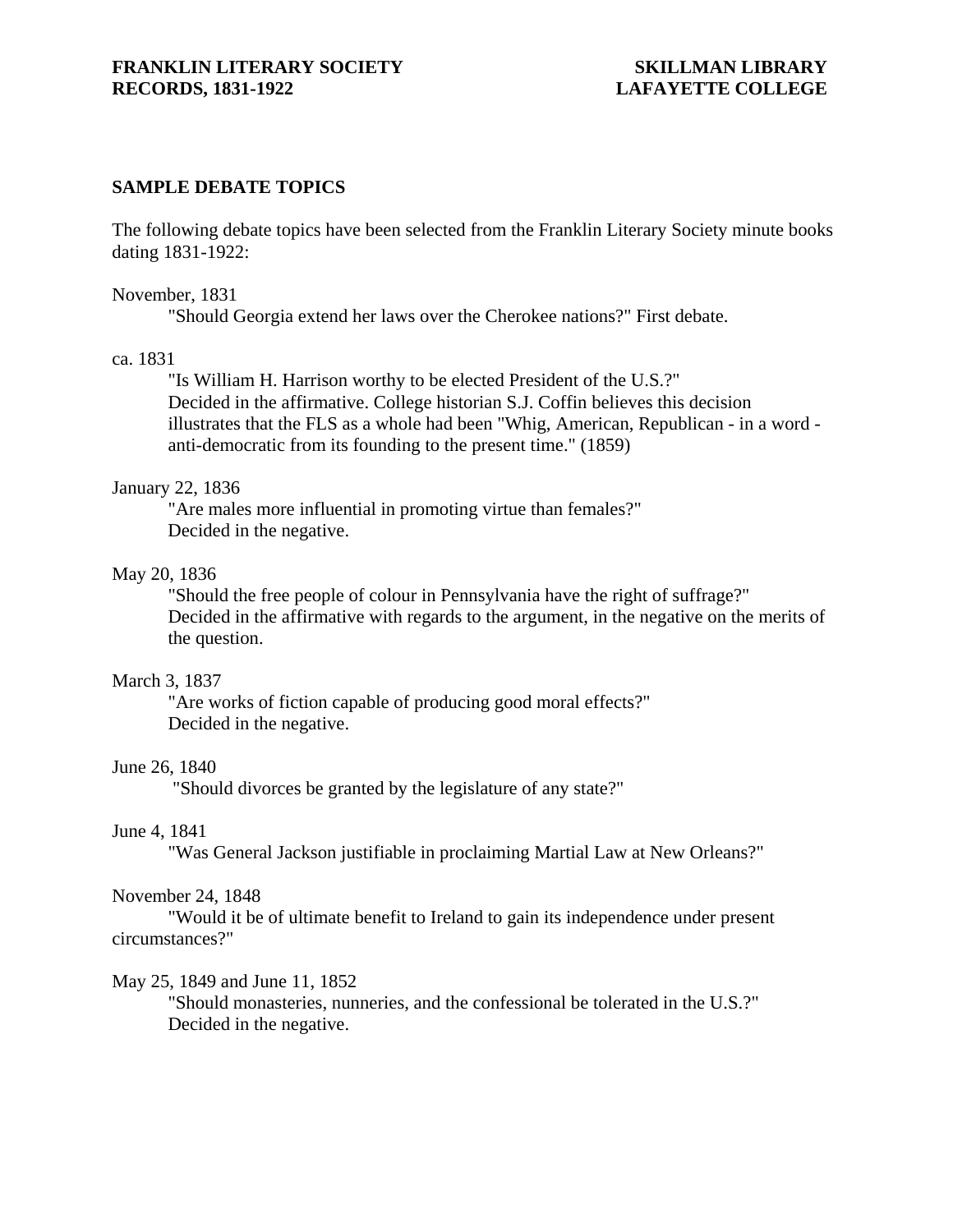# June 15, 1849

"Should females be allowed the privileges of voting at our Presidential elections?" Decided in the negative.

## March 8, 1850

"Should the slaves of the South be set free?"

## April 4, 1851

"Ought such secret societies as the fraternity of the Free Mason and the Independent Order of Odd Fellows to be abolished?"

# December 12, 1851

"Would it be good policy for the U.S. to unite with any of the European powers to prevent the intervention of Russia in the Hungarian affairs?" Decided in the negative.

### September 24, 1852

"Should the Fugitive Slave Law be repealed?" Decided in the negative with regards to the argument and the merits of the question.

# November 10, 1854

"Is Catholicism antagonistic to the institutions of this country?" Decided in the affirmative with regards to the argument, in the negative as to the merits of the question.

# December 15, 1854

"Would a National University be beneficial?" Decided in the affirmative with regards to the argument and the merits of the question.

# December 14, 1855

"Ought the U.S. attempt to effect a peace between the Allied powers and Russia in the present war?"

Decided in the affirmative with regards to the argument, in the negative as to the merits of the question.

### January 22, 1868

"Should President Johnson be impeached?"

Decided in the negative with regards to the argument, in the affirmative as to the merits of the question.

### February 1, 1882

"Resolved that the life and character of Edgar A. Poe exerts a greater influence for evil than his works did for good."

Decided in the negative with regards to the argument and the merits of the question.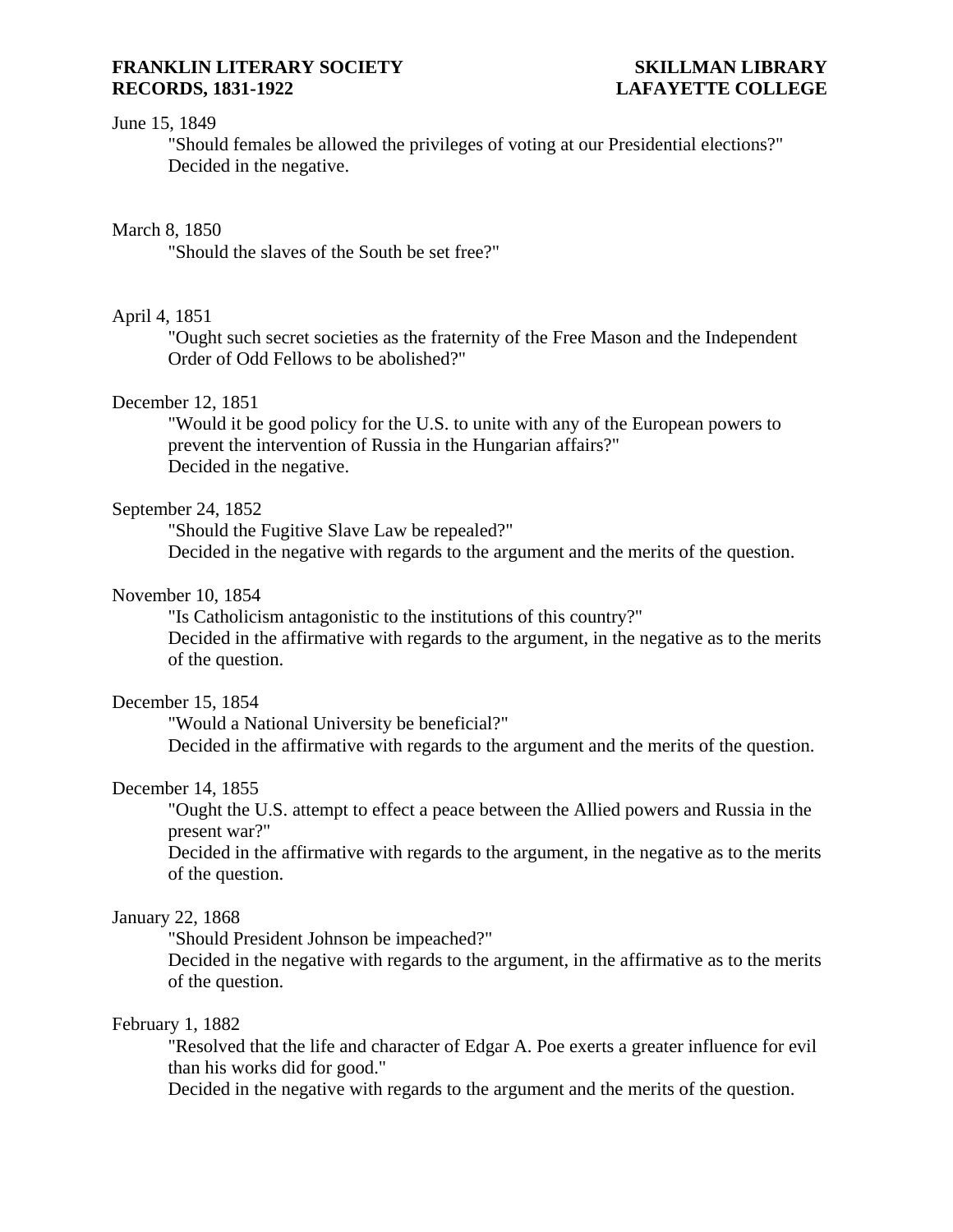## February 2, 1887

"Resolved that as a means of capital punishment, electricity should be substituted for hanging."

Decided in the negative.

January 25, 1899

"Resolved that hazing should be abolished." Decided in the affirmative.

November 19, 1902

"Resolved: that a mine owner is justified in discriminating against a member of the United Mine Workers."

Decided in the negative with regards to the argument, in the affirmative as to the merits of the question.

## October 29, 1919

"Resolved: that the U.S. should adopt the League of Nations covenant without reservations." General discussion, no debate.

# March 2, 1921

"Resolved: that the Gold Dust Twins should be made to wear more clothes in the winter time."

Decided on the affirmative.

# **APPENDIX - ADDRESSES, ESSAYS, AND PUBLICATIONS, 1833-1888**

The following list of publications includes manuscript essays written by students as well as printed addresses delivered before the literary societies by honorary members at the annual Commencement ceremonies. Notation in parenthesis at the end of each entry indicates the collection (Franklin Literary Society or Washington Literary Society) and box number in which the work may be found.

Allen, R.P. "Benjamin Franklin." 1886. (FLS-25)

Banks, J. "Address." 1840. (FLS-25)

Breckinridge, R.J. "A Discourse on the Formation and Development of the American Mind." September 20, 1837. (FLS-25)

Brewster, F.C. "Religio et Justitia His Dirige Te." July 30, 1861. (FLS-25)

Brown, Alexander E. "Dedication of the FLS Hall." December 20, 1839. (FLS-23)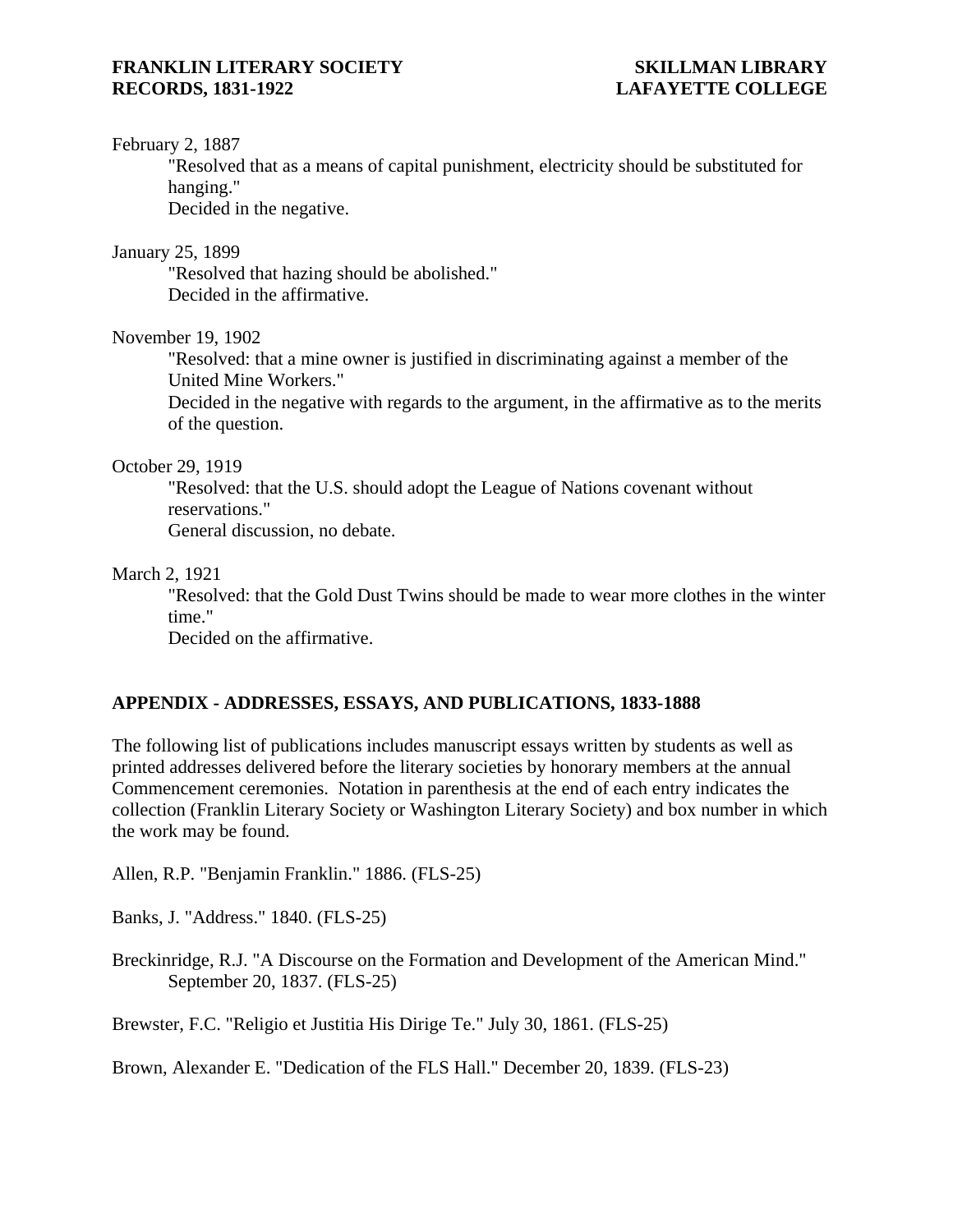- Chapman, C.J.A. "Woman." March 20, 1844. (WLS-3)
- Clark, W.G. "Address." July 4, 1840. (WLS-9)
- Coulter, D. "The Influence of Benevolent Association Upon the American People." April 1, 1835. (WLS-3)
- Dallas, G.M. "Address." July 4, 1835. (FLS-25)
- Ditts, J.N. "The Triumph of Christianity A Poem." March 22, 1843. (WLS-3)
- Dougherty, D. "Fears for the Future of the Republic." July 26, 1859. (FLS-25)
- Elliott, C. "The Effects of the Reformation on the Progress of Knowledge." March 31, 1837. (WLS-3)
- Hamill, S.M. "Address." February 22, 1867. (WLS-9)
- Harris, J.M. "The Egyptian Prince; and Hebrew Lawgiver." 1868. (FLS-25)
- Heckman, George. "Claudius of Turin; An Original Oration." September 17, 1844. (FLS-23)
- Heckman, George. "Passing Away." March 19, 1845. (FLS-23)
- Henry, S.C. "Address." July 27, 1852. (FLS-25)
- Ingersoll, J.R. "Address." July 4, 1835. (FLS-25)
- Levin, L.C. "Intemperance: The Prelude to Gambling and Suicide, as Illustrated in the Life of Rev. C.C. Colton, Author of Lacon. September 18, 1844. (FLS-25)
- Lewis, J.M. "The Divine Superintendence Manifested in the Discovery and Settlement of America." April 3, 1839. (WLS-3)
- March, F.A., Jr. "Dedication of the New Hall of the FLS." May 2, 1881. (FLS-23)
- McClure, A.K. "Everyday Life." June 20, 1871. (FLS-25)
- McPhaine, J.H. "On the Study of History." nd. (WLS-3)
- Mendenhall, H.G. "The Reflector." 1871. (FLS-23)
- M'Jilton, J.N. "The Path of Life." 1841. (FLS-25)
- Moore, J.G. "The Rise and Progress of Liberal Principles." March 24, 1842. (WLS-23)